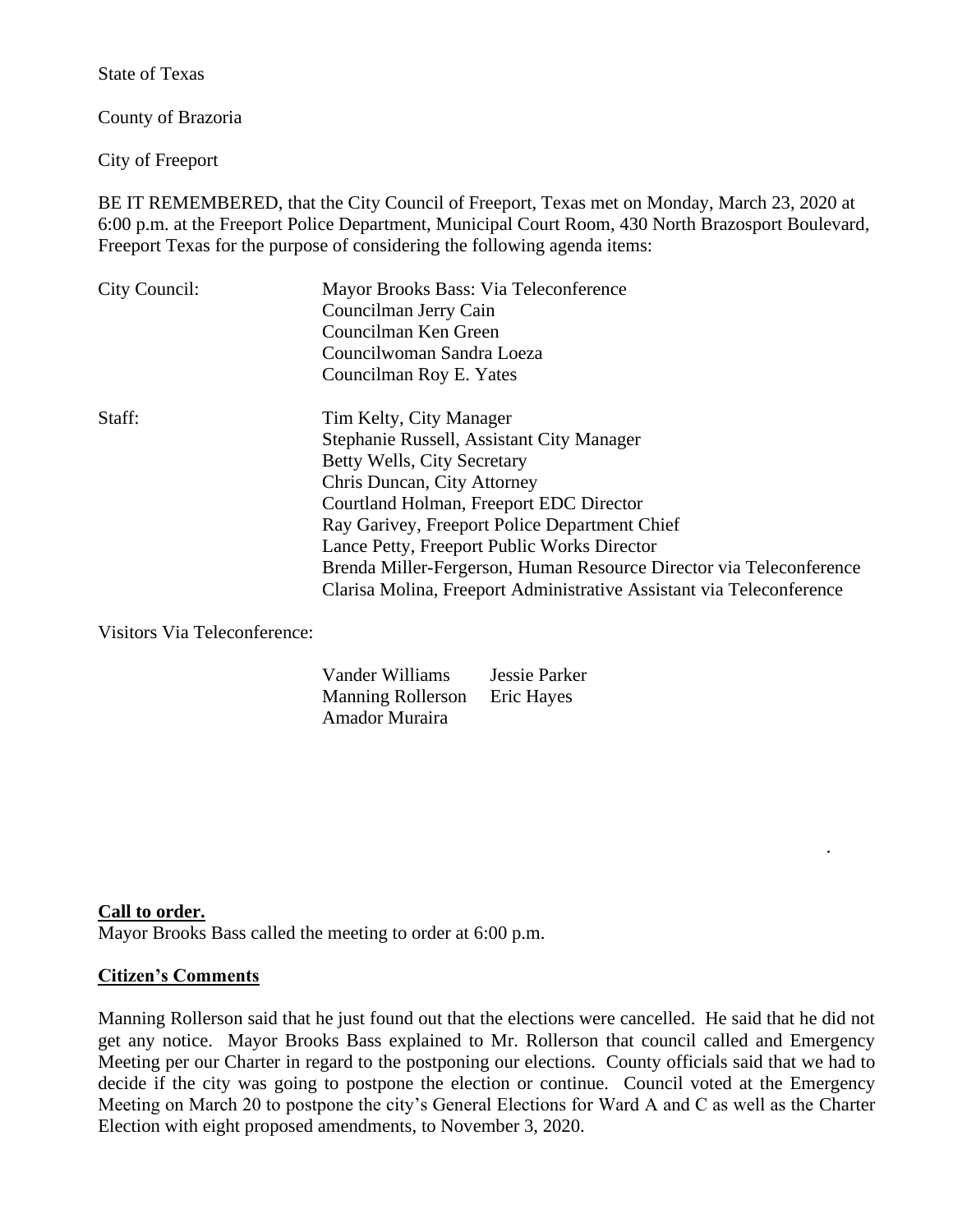Jessie Parker asked who can we report price gouging to? City Manager Tim Kelty said that the complaint will be filed with the Attorney General's Office.

# **CONSENT AGENDA:**

Consideration and possible action on the approval of City Council meeting minutes from March 20, and March 23, 2020.

Consideration of approving agreement for specialized professional ambulance billing services with Emergicon for Freeport EMS.

Consideration of approving the renewal of the Hurricane Response Monitoring Contract.

On a motion by Councilman Yates, seconded by Councilman Green, with all present voting "Aye", 5-0 Council unanimously approved the Consent Agenda.

# **PRESENTATIONS/ANNOUNCEMENTS: Announcements by Mayor, City Council and/or Staff**

There were no presentations/announcements.

# **REGULAR SESSION**

Discussion and consideration regarding authorizing the City Manager to secure an electricity contract.

Assistant City Manager Stephanie Russell presented to council staff's recommendation authorizing the City Manager to secure at least 108-month term contract to not exceed 4.1 cents per kilowatt hour. Ms. Russell said that the City has a current contract that is \$0.0386/kwh with Engie Resources that will expire in August. Ms. Russell said that the City will be working under a cooperative contract, and that the rates change daily. She said that the goal is to secure a rate as close to our current rate. Mayor Bass asked if the price decreases with a longer-term contract? Ms. Russell said yes, and that staff recommends securing a longer-term contract.

On a motion by Councilwoman Loeza, seconded by Councilman Yates, with all present voting "Aye", 5-0 Council unanimously approved authorizing the City Manager to secure an electricity contract.

### Consideration and possible action to approve Ordinance No. 2020-2599 an ordinance ratifying, affirming and extending the Declaration of Disaster and Public Health Emergency for the City of Freeport.

City Manager Tim Kelty presented to Council an Ordinance to ratify, affirm and extend the Declaration of Disaster and Public Health Emergency for the City of Freeport. Mayor Bass said that this allows the City to receive reimbursement from the State. Mayor Bass said that once this is declared it can be done by the sole option of the Mayor. Mr. Kelty said that this Ordinance will put the declaration into place until council passes and ordinance to remove it. Mr. Kelty said some of the things that the City is doing to keep people safe is, the City's Rec Center, and Museum has been closed. The city has taken extra precaution by assigning some of city staff to do cleaning of door handles, stairs rails, and things that the public may come in contact with. Public meetings have been closed to the public, but the meetings have been made on teleconference so that the public can still listen and participate from a safe distance. The City's Golf Course, Parks and Beach is still open, and we are full staffed, city wide. Mr. Kelty said that staff recommends that this Ordinance be passed to extend the declaration that was adopted.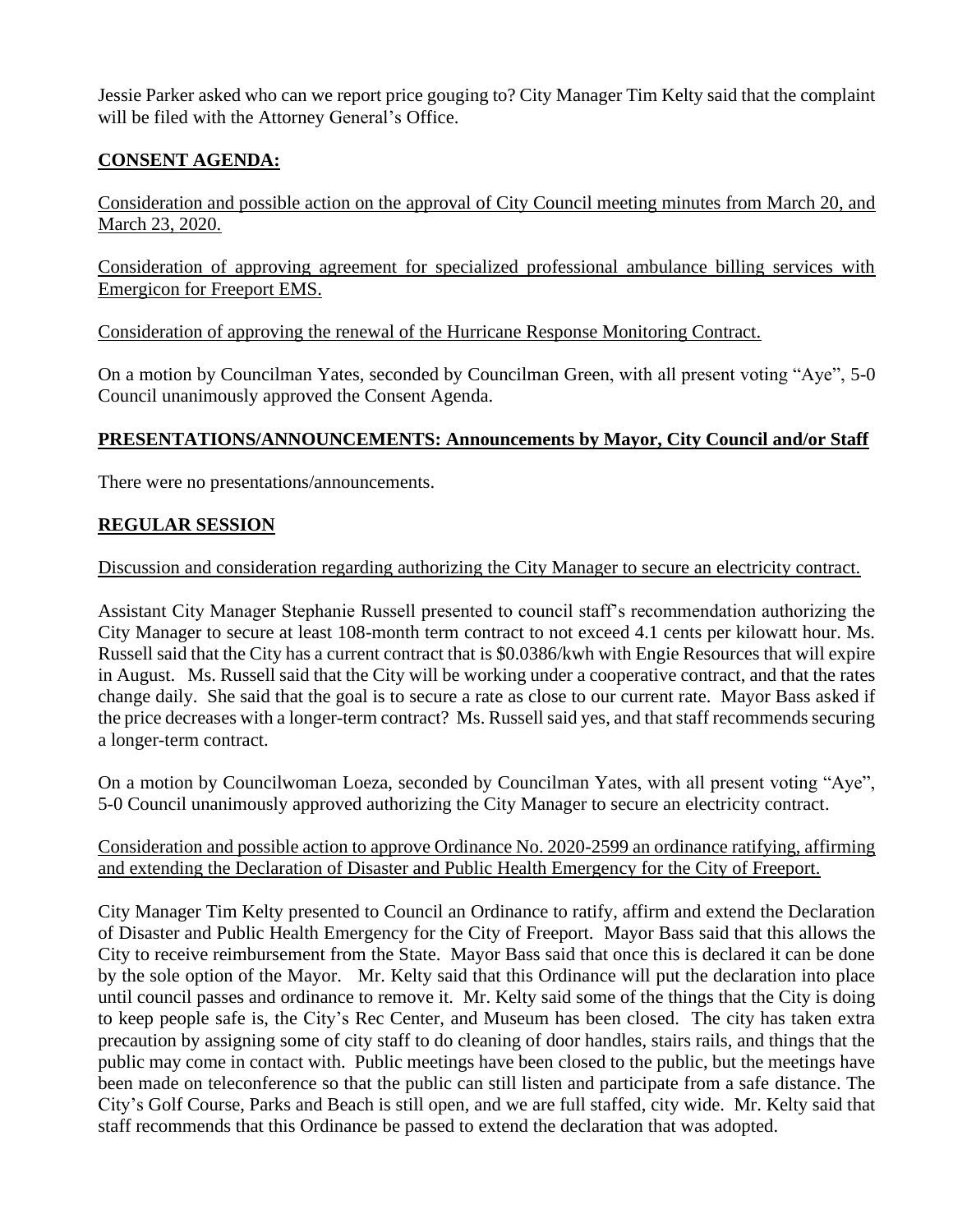On a motion by Councilwoman Loeza, seconded by Councilman Cain, with all present voting "Aye"5-0 Council unanimously approved Ordinance No. 2020-2599 an ordinance ratifying, affirming and extending the Declaration of Disaster and Public Health Emergency for the City of Freeport

## Consideration of approving Freese and Nichols Engineering for authorization for Bryan Mound Sewer.

City Manager Tim Kelty presented to Council the consideration of approving action on task #9 with Freese and Nichols Engineering for the design for extension of sanitary sewer for the Department of Energy at Bryan Mound. Mr. Kelty said that last year City Council approved an agreement with the Department of Energy, Bryan Mound. He said that in this agreement each step we take we let them approve before we go forward. Freese and Nichols has developed an engineering proposal to development the design and specifications, the Department of Energy has reviewed this and has approved this proposal. Mr. Kelty said that under this agreement, the Department of Energy will reimburse the City 100% of the cost of all Engineering Design, ROW, and construction. Mayor Brooks Bass asked how long before the city receives reimbursement? Mr. Kelty said as each payment is made, we will submit for reimbursement, he said maybe forty-five day turn around.

On a motion by Councilwoman Loeza, seconded by Councilman Green, with all present voting, "Aye" 5-0, Council unanimously approved Freese and Nichols Engineering task #9, for authorization for Bryan Mound Sewer.

## **WORK SESSION:**

Mayor Bass said that he is very proud of how the City workers have responded and has kept the City running. He said that the City must follow the Governor's orders. Mayor Bass said that he, both Chiefs and the City Manager have been on calls every day with the County Judge. The Mayor also said that he has heard of no COVID-19 cases in the City of Freeport. Mayor Bass said to be mindful, be alert, and do not panic we will get through this.

Councilman Green said that he sees roads in Ward A are being fixed, and that the Street Department is doing a great job.

Councilman Cain said that he is impressed and proud that there are no positive cases in the City of Freeport. He said he wants to continue to stress the importance to use soap and water, hand sanitizer, keep social distancing. Mr. Cain said that we need to make sure that our first responders and city employees have the items that are needed. Councilman Cain said to remember our local businesses, you can pick up orders to go. Local stores he said are restocking.

Councilwoman Loeza asked about the heavy trash pickup around the City. She said that there is a lot of trash on the roads, and it looks horrible. Tim Kelty said that he will check into this. Councilwoman also asked what business is going into the building across from the Arlan's Shopping Center. Mr. Kelty said that there is a Dialysis Center moving there.

Councilman Yates said that he has seen trash being picked up, but there is a lot to be picked up.

City Manager Tim Kelty said that this last month the application was submitted to the Texas Water Development Board. He said that this is for about 12 million dollars' worth of water and sewer improvements. This is the preliminary application; the full application will be submitted in September. He said that we should be eligible for 30 percent to be grant funded, and the remainder with a very low